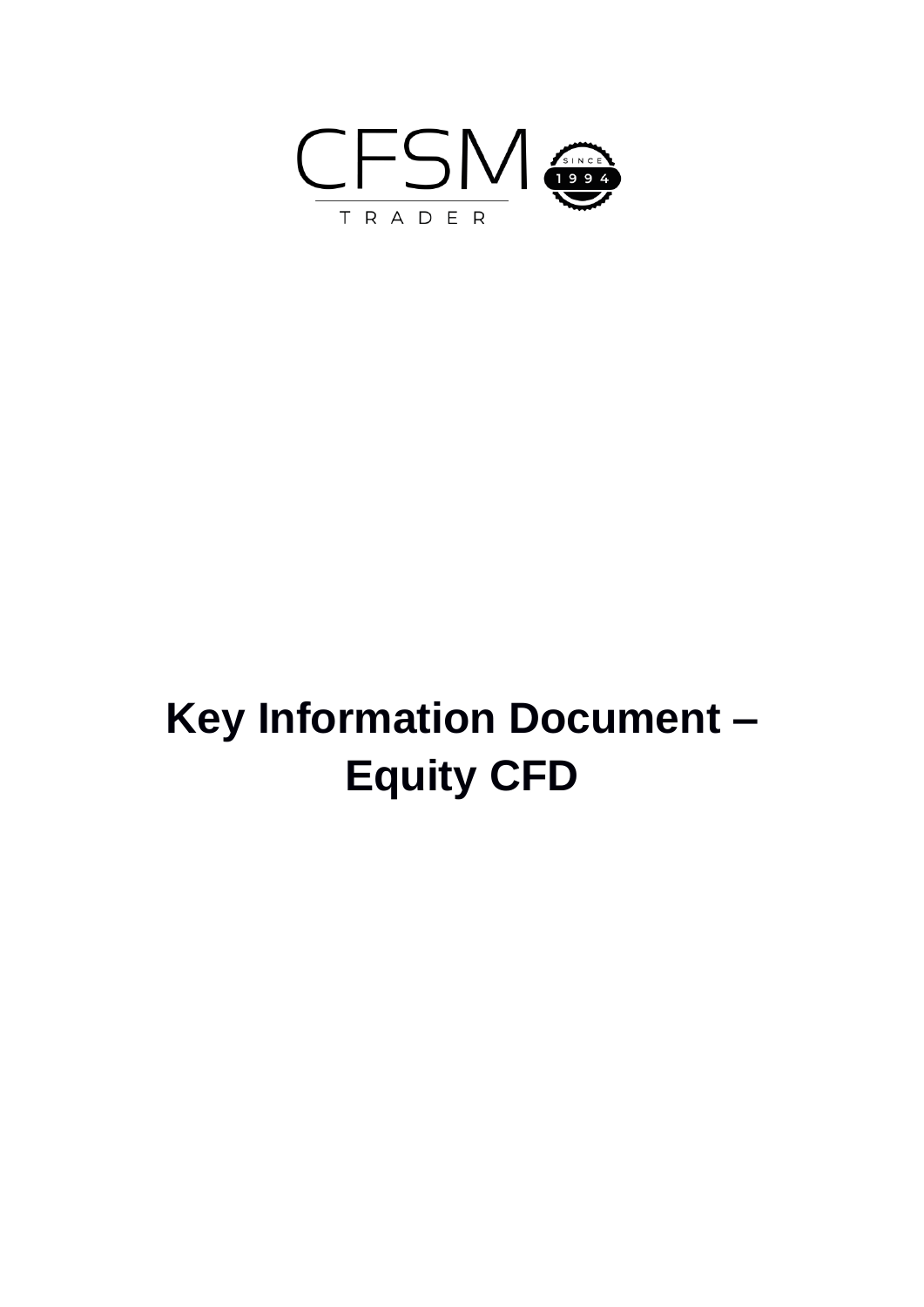# *Purpose*

This document provides you with key information about this investment product.

It is not marketing material. The information is required by law to help you understand the nature, risks, costs, potential gains and losses of this product and to help you compare it with other products.

# **Product:**

Equity CFD trading is offered by CFSM Trader Ltd, CFSM Trader Ltd. as a trading name of CFS Management Limited FCA authorised 171480, registered in England and Wales, number 02960433. Contact Number: +44 207 323 020 7 or go to https://cfsmtrader.com/ for more information.

This document was latest review: May 2021.

# *You are about to purchase a product that is not simple and may be difficult to understand.*

# *What is this product?*

# **Type**

An Equity CFD is a leveraged contract entered into with CFSM Trader on a bilateral basis. It allows an investor to speculate on rising or falling prices in an underlying equity.

An investor has the choice to buy (or go "long") the Equity CFD to benefit from rising Equity prices; or to sell (or go "short") the CFD to benefit from falling Equity prices. The price of the Equity CFD is derived from the underlying Equity price. For instance, if an investor is long A Company Equity CFD and the price of the underlying Company rises, the value of the Equity CFD will increase - at the end of the contract CFSM Trader will pay the difference between the closing value of the contract and the opening value of the contract. Conversely, if an investor is long and the price of the underlying Company falls, the value of the Equity CFD will decrease - at the end of the contract they will pay CFSM Trader the difference between the closing value of the contract and the opening value of the contract.

### *Objectives*

The objective of the Equity CFD is to allow an investor to gain leveraged exposure to the movement in the value of the underlying equity (whether up or down), without actually needing to buy or sell the underlying asset. The exposure is leveraged since the Equity CFD only requires a small proportion of the notional value of the contract to be put down upfront as initial margin and is one of the key features of trading Equity CFDs. By way of example, if an investor buys a Equity CFD at a size of £10 per point and an initial margin amount of 20% and an underlying equity price of 1000, the initial investment will be £2,000 (1,000 x 10 x 20). The effect of leverage, in this case 5:1 (1/20%) has resulted in a notional value of the contract of £10,000 (5 x 2000). This means that for each 1 point change in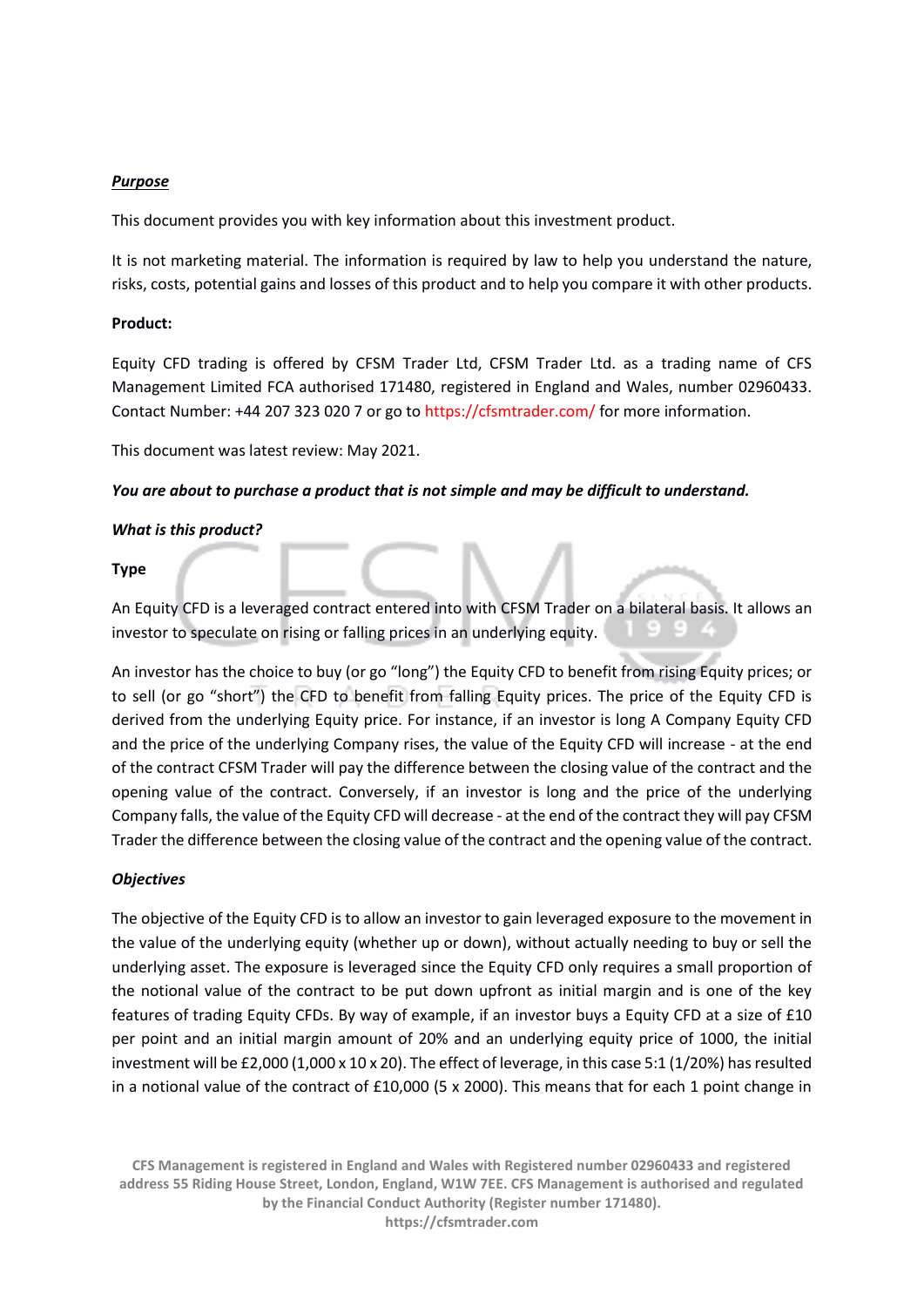the price of the underlying market so the value of the Equity CFD changes by £10. For instance, if the investor is long and the market increases in value, a £10 profit will be made for every 1 point increase

in that market. However if the market decreases in value, a £10 loss will be incurred for each point the market decreases in value. Conversely, if an investor holds a short position, a profit is made in line with any decreases in that market, and a loss for any increases in the market.

The daily Equity CFD does not have a pre-defined maturity date and is therefore open-ended; by contrast, a future CFD has a pre-defined expiry date. As a result, there is no recommended holding period it is down to the discretion of each individual investor to determine the most appropriate holding period based on their own individual trading strategy and objectives.

Failure to deposit additional funds in the case of negative price movement may result in the Equity CFD being auto closed. CFSM Trader also retains the ability to unilaterally terminate any Equity CFD contract where it deems that the terms of the contract have been breached.

# *Intended Retail Investor*

Equity CFD is intended for investors who have knowledge of, or experience with, leveraged products. Likely investors will understand how the prices of Equity CFDs are derived and the key concepts of margin and leverage, and that losses may exceed deposits in a given position. They will understand the risk/reward profile of the product compared to traditional bond dealing, and desire short-term, high-risk exposure to the underlying asset. Investors will also have appropriate financial means, hold other investment types and have the ability to bear losses in excess of the initial amount invested.

# *What are the risks and what could I get in return?*

# **Risk indicator**



CFSM Trader have classified this product as 5 out of 5, which is the highest risk class. This rates the potential losses from future performance of the product at a very high level.

**CFS Management is registered in England and Wales with Registered number 02960433 and registered address 55 Riding House Street, London, England, W1W 7EE. CFS Management is authorised and regulated by the Financial Conduct Authority (Register number 171480). https://cfsmtrader.com**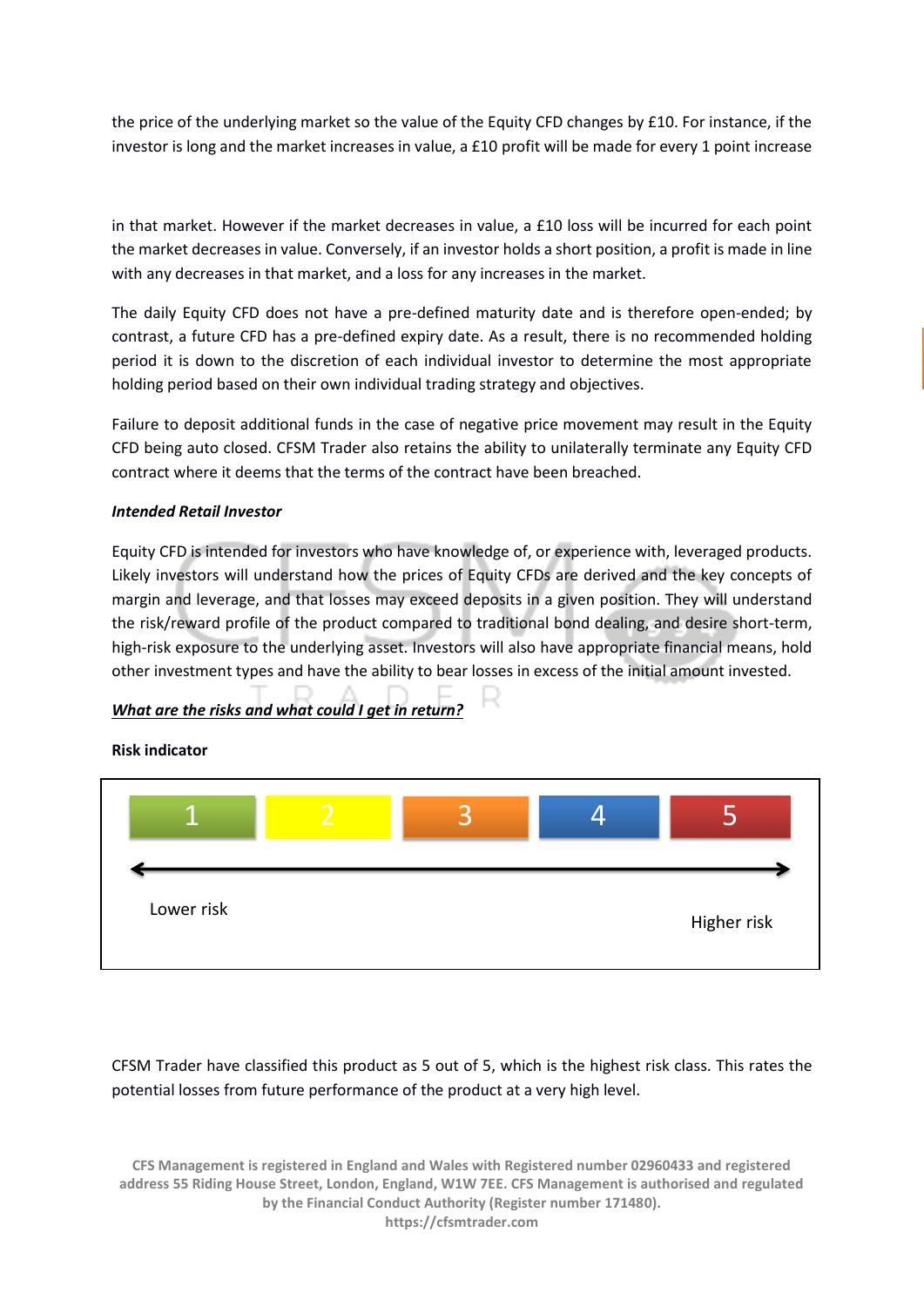The summary risk indicator is a guide to the level of risk of this product compared to other products. It shows how likely it is that the product will lose money because of movements in the markets or because CFSM Trader are not able to pay you.

Equity CFD is leveraged products that, due to underlying market movement, can generate losses rapidly. Losses can exceed the amount invested in a given position and you may be required to deposit additional funds in order to maintain your positions. There is no capital protection against market risk, credit risk or liquidity risk. It is possible to lose the total balance on your account.

Be aware of currency risk. It is possible to buy or sell Equity CFDs on a Company in a currency which is different to the base currency of your account. The final return you may get depends on the exchange rate between the two currencies. This risk is not considered in the indicator shown above.

Market conditions may mean that your Equity CFD trade is closed at less favourable price, which could significantly impact how much you get back. We may close your open Equity CFD contract if you do not maintain the minimum margin that is required, if you are in debt to the company, or if you contravene market regulations. This process may be automated.

# *This product does not include any protection from future market performance so you could lose some or all of your investment.*

If we are not able to pay you what is owed, you could lose your entire investment. However, you may benefit from a consumer protection scheme *(see "what happens if we are unable to pay you")*. The indicator shown above does not consider this protection.

# **Performance scenarios**

The scenarios shown illustrate how your investment could perform. You can compare them with the scenarios of other products. The scenarios presented are an estimate of future performance based on evidence from the past on how the value of this investment varies, and are not an exact indicator. What you get will vary depending on how the market performs and how long you hold the Equity CFD. The stress scenario shows what you might get back in extreme market circumstances, and it does not take into account the situation where we are not able to pay you.

The following assumptions have been used to create the scenarios in Table 1:

| <b>Equity CFD (held intraday)</b> |    |      |  |
|-----------------------------------|----|------|--|
| Equity opening price:             | P  | 1000 |  |
| Margin %:                         | M  | 20%  |  |
| Trade size (\$/pt.):              | TS | 10   |  |

**CFS Management is registered in England and Wales with Registered number 02960433 and registered address 55 Riding House Street, London, England, W1W 7EE. CFS Management is authorised and regulated by the Financial Conduct Authority (Register number 171480). https://cfsmtrader.com**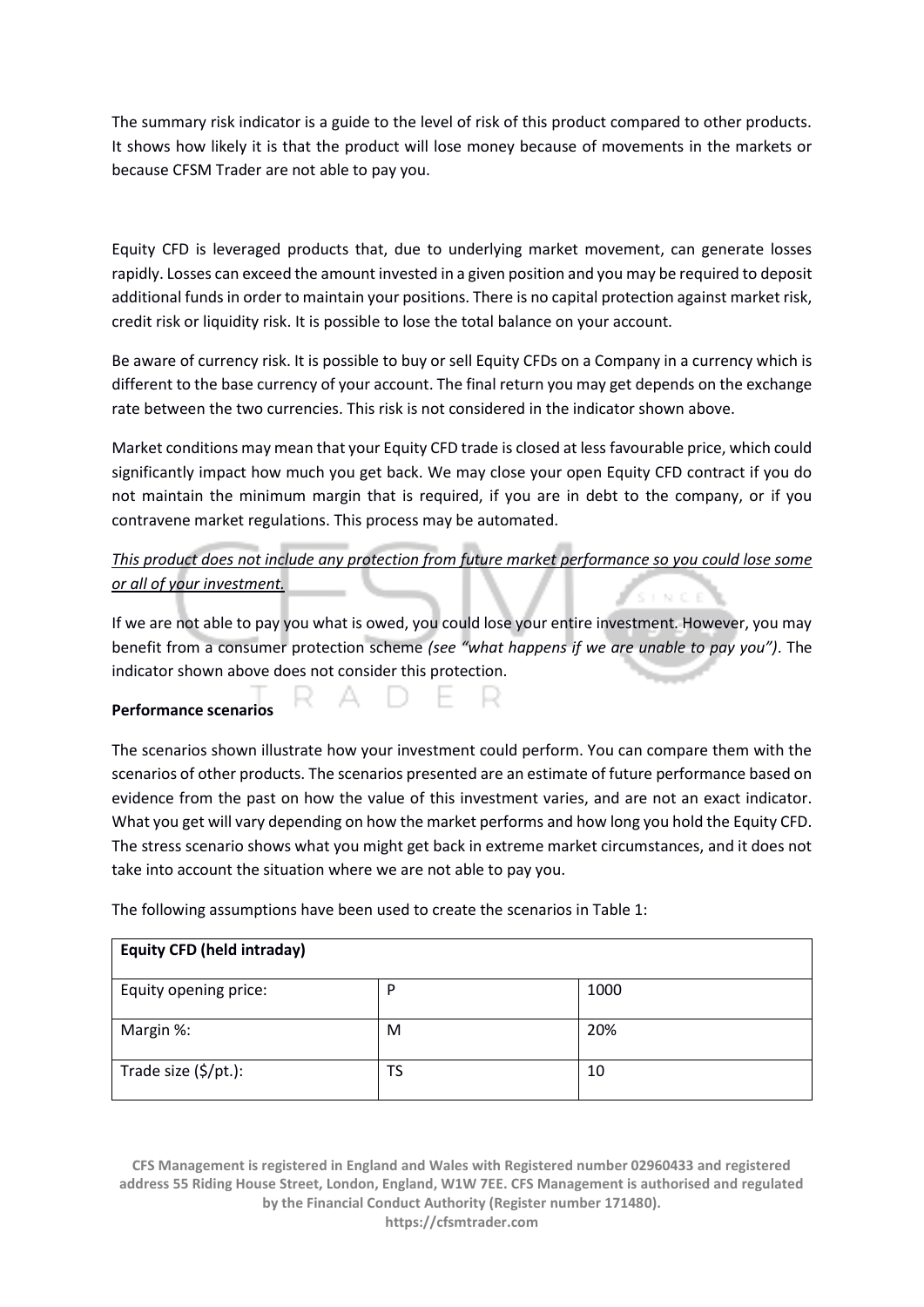| Margin Requirement (\$):              | $MR = P \times TS \times M$ | \$2,000  |
|---------------------------------------|-----------------------------|----------|
| Notional value of the trade $(\xi)$ : | $TN = MR/M$                 | \$10,000 |

#### **Table 1**

| <b>LONG</b>    | Closing | Price   | Profit/ | <b>SHORT</b>  | Closing | Price   | Profit/ |
|----------------|---------|---------|---------|---------------|---------|---------|---------|
| Performance    | price   | change  |         | Performance   | price   | change  |         |
| scenario       | (inc.   |         | loss    | scenario      | (inc.   |         | loss    |
|                | spread) |         |         |               | spread) |         |         |
|                |         |         |         |               |         |         |         |
| Favourable     | 1015    | 1.5%    | £150    | Favourable    | 985     | $-1.5%$ | £150    |
|                |         |         |         |               |         |         |         |
| Moderate       | 1005    | 0.5%    | £50     | Moderate      | 995     | $-0.5%$ | £50     |
|                |         |         |         |               |         |         |         |
| <b>Neutral</b> | 1000    | 0.0%    | £0      | Neutral       | 1000    | 0.0%    | £0      |
|                |         |         |         |               |         |         |         |
| Unfavourable   | 985     | $-1.5%$ | $-£150$ | Unfavourable  | 1015    | 1.5%    | $-£150$ |
|                |         |         |         |               |         |         |         |
| <b>Stress</b>  | 950     | $-5.0%$ | $-E500$ | <b>Stress</b> | 1050    | 5.0%    | $-E500$ |
|                |         |         |         |               |         |         |         |

# **What happens if CFSM Trader is unable to pay out?**

If CFSM Trader is unable to meet its financial obligations to you, you may lose the value of your investment. However CFSM Trader segregates all retail client funds from its own money in accordance with the UK FCA's Client Asset rules. CFSM Trader also participates in the UK's Financial Services Compensation Scheme (FSCS) which covers eligible investments up to £85,000 per person, per firm. Se[e www.fscs.org.uk.](http://www.fscs.org.uk/)

# **How long should I hold it and can I take money out early?**

Equity CFD are intended for short term trading, in some cases intraday and are generally not suitable for long term investments. There is no recommended holding period, no cancellation period and therefore no cancellation fees. You can open and close Equity CFD on a bond at any time during market hours.

The figures shown include all the costs of the product itself. If you have been sold this product by someone else, or have a third party advising you about this product, these figures do not include any cost that you pay to them. The figures do not take into account your personal tax situation, which may also affect how much you get back.

# **What are the costs?**

Trading an Equity CFD on an underlying equity incurs the following costs:

# **This table shows the different types of cost categories and their meaning**